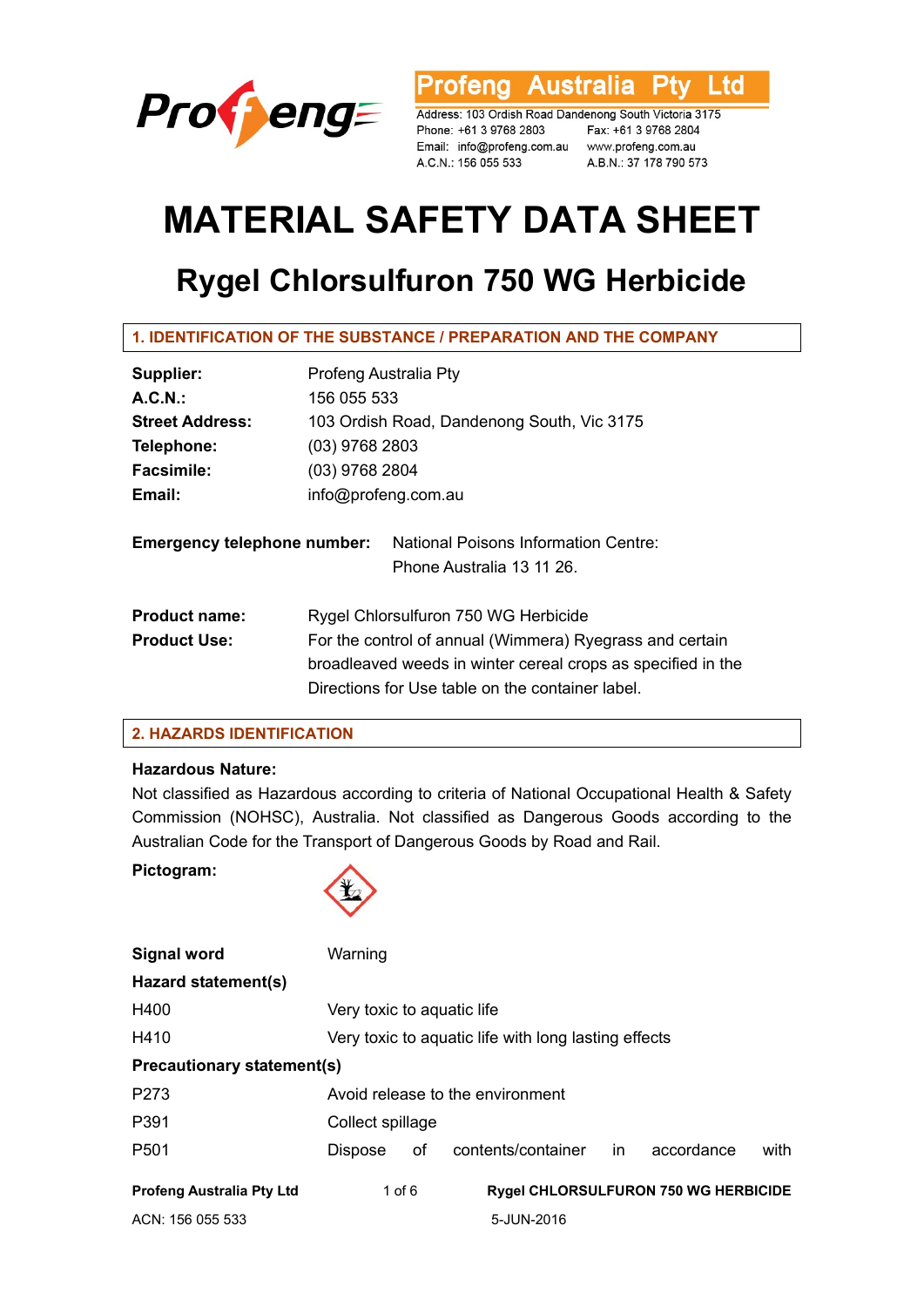

Australia ∟td

Address: 103 Ordish Road Dandenong South Victoria 3175 Phone: +61 3 9768 2803 Email: info@profeng.com.au www.profeng.com.au A.C.N.: 156 055 533

Fax: +61 3 9768 2804 A.B.N.: 37 178 790 573

#### local/regional/national regulations

| <b>3. COMPOSITION / INFORMATION ON INGREDIENTS</b> |               |           |  |
|----------------------------------------------------|---------------|-----------|--|
| <b>Chemical Entity</b>                             | <b>CAS No</b> | Conc. $%$ |  |
| Chlorsulfuron                                      | 64902-72-3    | 75        |  |
| Other Non-hazardous ingredients                    | secret        | to 100    |  |

#### **4. FIRST AID MEASURES**

#### **General information:**

If poisoning occurs, contact a Doctor or Passion Information Centre. Phone 13 11 26 from anywhere in Australia.

**Eyes:** In case of contact, immediately flush eyes with plenty of water for at least 15 minutes. Seek Medical attention.

**Skin:** In case of contact, immediately wash skin with soap and plenty of water. Wash contaminated clothing before re-use.

**Inhaled:** If inhaled, remove to fresh air. If not breathing, give artificial respiration. If breathing is difficult, give oxygen. Seek medical attention.

**Swallowed:** No specific intervention is indicated as the compound is not likely to be hazardous by ingestion. Contact a doctor if necessary.

#### **Advice to doctor**

No specific requirements. Treat symptomatically.

# **5. FIRE-FIGHTING MEASURES**

**Extinguishing Media** Water fog, foam, carbon dioxide or dry chemical.

# **Hazardous Combustion Products**

Combustible solid

If involved in a fire, it will emit oxides of carbon, oxides of nitrogen and possibly hydrogen chloride or phosgene.

**Protective Equipment** Breathable air apparatus may have to be worn if material is involved in fires especially in confined spaces.

**Other information** Hazchem code has not been assigned.

#### **6. ACCIDENTAL RELEASE MEASURES**

#### **Accidental Release:**

Review FIRE AND EXPLOSION HAZARDS and SAFETY PRECAUTIONS before proceeding with cleanup. Use appropriate PERSONAL PROTECTIVE EQUIPMENT during clean up. Dyke spill. Prevent liquid from entering sewers, waterways or low areas. Shovel or sweep up. Treatment, storage transportation and disposal must be in accordance with

**Profeng Australia Pty Ltd** 2 of 6 **Rygel CHLORSULFURON 750 WG HERBICIDE**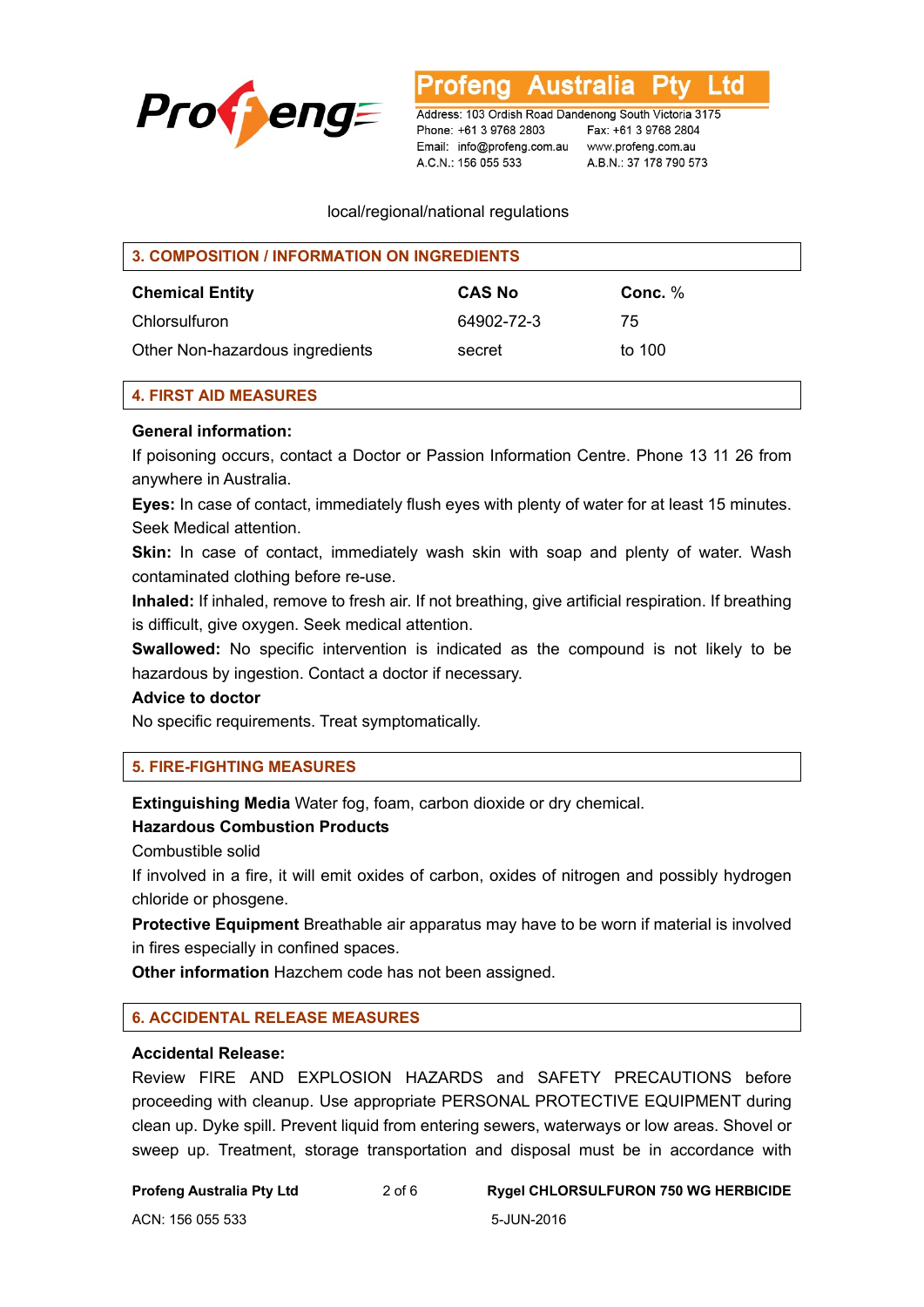

td

Address: 103 Ordish Road Dandenong South Victoria 3175 Phone: +61 3 9768 2803 Email: info@profeng.com.au A.C.N.: 156 055 533

Fax: +61 3 9768 2804 www.profeng.com.au A.B.N.: 37 178 790 573

applicable Federal, State, and local regulation. Remove non-useable solid material and/or contaminated soil, for disposal in an approved and permitted landfill. DO NOT flush to surface water or sanitary sewer system.

**Personal Protection** For appropriate personal protective equipment (PPE), refer Section 8.

# **7. HANDLING AND STORAGE**

**Handling** DO NOT contaminate dams, rivers or streams, or any other water bodies with pesticide or used containers.

Avoid generating dusts while handing the product and mixing.

If dusts are generated, it is advisable to wear a dust mask, refer Section 8.

**Storage** Store in the closed, original container in a dry, cool well ventilated area out of direct sunlight.

#### **8. EXPOSURE CONTROLS/PERSONAL PROTECTION**

**Exposure Limits** No exposure standards have been established for this product by Worksafe Australia, however, the TWA exposure standard for dusts not otherwise specified is 10 mg/m3.

Respiratory Protection Do not inhale spray mist. If dust are present, wear a class P1 dust mask.

Personal Protective Equipment

It is good practice to wear suitable personal protective equipment (PPE).

When opening the container, preparing the spray and using the prepared spray, wear cotton overalls buttoned to the neck and wrist and a washable hat, nitrile or elbow-length PVC gloves and face shield or goggles and disposable dust mask.

Eng. Controls Handle in well ventilated areas, generally natural ventilation is adequate.

Hygiene Measures After use and before eating, drinking or smoking, wash hands, arms and face thoroughly with soap and water. After each day's use, wash contaminated clothing and safety equipment.

| Appearance                       | White to tan                |                                             |  |
|----------------------------------|-----------------------------|---------------------------------------------|--|
| <b>Odour</b>                     | None                        |                                             |  |
| Form                             | Solid, dry flowable granule |                                             |  |
| Vapour pressure                  | Not available               |                                             |  |
| <b>Specific gravity</b>          | 0.5 bulk density            |                                             |  |
| <b>Flashpoint</b>                | Non-flashing                |                                             |  |
| <b>Flammability</b>              | Non-flammable               |                                             |  |
| <b>Behaviour in water</b>        | Not volatile                |                                             |  |
| <b>Explosive properties</b>      | Non-explosive               |                                             |  |
| <b>Profeng Australia Pty Ltd</b> | $3$ of $6$                  | <b>Rygel CHLORSULFURON 750 WG HERBICIDE</b> |  |
| ACN: 156 055 533                 |                             | 5-JUN-2016                                  |  |

#### **9. PHYSICAL AND CHEMICAL PROPERTIES**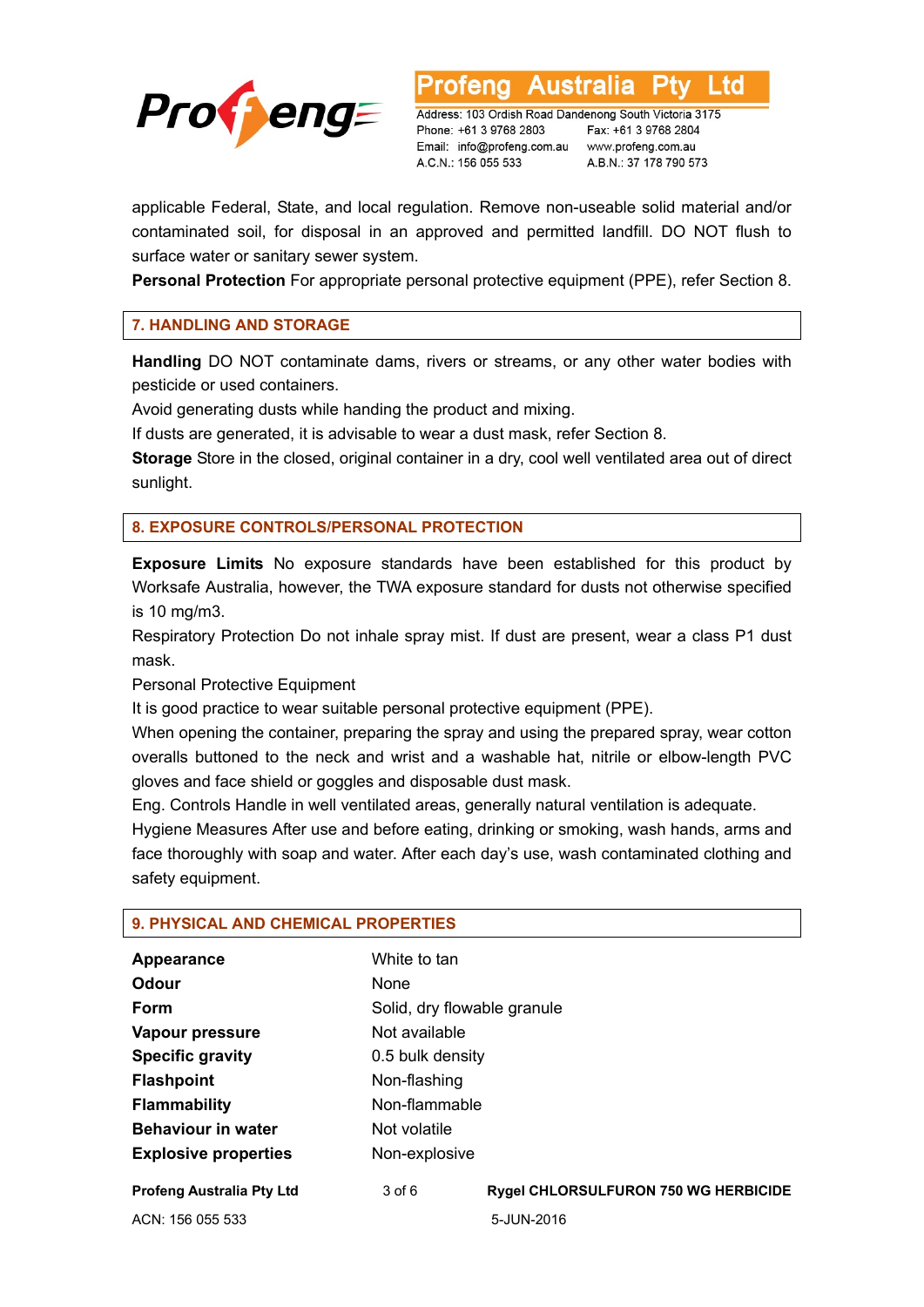

.td

Address: 103 Ordish Road Dandenong South Victoria 3175 Phone: +61 3 9768 2803 Email: info@profeng.com.au www.profeng.com.au A.C.N.: 156 055 533

Fax: +61 3 9768 2804 A.B.N.: 37 178 790 573

**Oxidising properties Non-oxidising Corrosiveness** Non-corrosive **Combustibility** Non-volatile **Volatility Non-volatile Bulk density** 0.66 g/cm3 **Particle size** 0.2-1.6 mm

**pH (1% aqueous)** 4.5 at 1% suspension

#### **10. STABILITY AND REACTIVITY**

**Reactivity:** This product is unlikely to react or decompose under normal storage conditions. However, if you have any doubts, contact the supplier for advice on shelf life properties. Conditions to Avoid: This product should be kept in a cool place, preferably below 30°C. Containers should be kept dry.

**Incompatibilities:** Water, strong oxidizing agents.

**Fire Decomposition:** If involved in a strong fire can release carbon dioxide, and if combustion is incomplete, carbon monoxide and smoke. Nitrogen and its compounds and under some circumstances, oxides of nitrogen. Occasionally hydrogen cyanide gas. Oxides of sulphur (sulphur dioxide is a respiratory hazard) and other sulphur compounds. Most will have a foul odour. Water Carbon monoxide poisoning produces headaches, weakness, nausea, dizziness, confusion, dimness of vision, disturbance of judgement and unconsciousness followed by coma and death. Hydrogen cyanide poisoning signs and symptoms are weakness, dizziness, headache, nausea vomiting, coma, convulsions and health. Death results from respiratory arrest. Hydrogen cyanide gas acts very rapidly; symptoms and death can both occur quickly.

**Polymerisation:** This product is unlikely to undergo polymerization processes.

# **11. TOXICOLOGICAL INFORMATION**

No harmful effects are expected if the precautions on the label and this MSDS are followed. **Inhalation** May cause irritation to the respiratory tract.

**Ingestion** Possible symptoms of exposure include: nausea, vomiting and headache.

**Skin** Prolonged contact with the concentrate may cause irritation.

**Eye** May cause some discomfort if contact is prolonged.

**Chronic Effect** No information available, no chronic effects expect.

#### **Acute toxicology**

**Oral** LD50 (male rats) 5545 mg/kg for chlorsulfuron **Inhalation** LC50 (rat) (4hr) >5.9 mg/L for chlorsulfuron

**Other information** The Australia Acceptable Daily Intake (ADI) for chlorsulfuron for a

| Profeng Australia Pty Ltd | 4 of 6 | <b>Rygel CHLORSULFURON 750 WG HERBICIDE</b> |
|---------------------------|--------|---------------------------------------------|
| ACN: 156 055 533          |        | 5-JUN-2016                                  |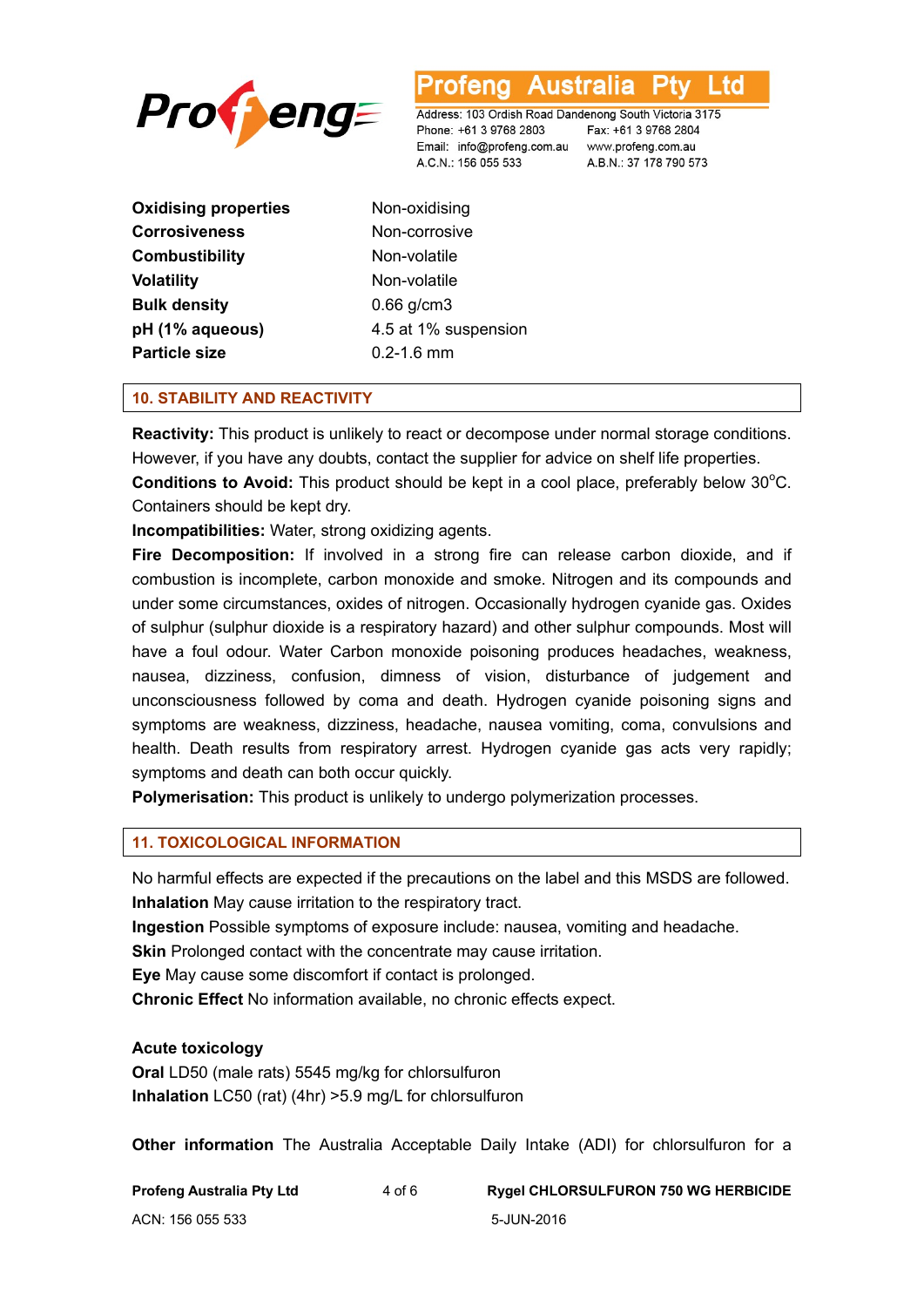

∟td

Address: 103 Ordish Road Dandenong South Victoria 3175 Phone: +61 3 9768 2803 Email: info@profeng.com.au www.profeng.com.au A.C.N.: 156 055 533

Fax: +61 3 9768 2804 A.B.N.: 37 178 790 573

human is 0.05 mg/kg/day, set for the public for daily, lifetime exposure. This is based on the NOEL of 5mg/kg/day, the level determined to show no effects during long term exposure for the most sensitive indicators and the most sensitive species. (Ref. Comm. Dept. of Health and Ageing, 'ADI List', TGA, August 2003).

# **12. ECOLOGICAL INFORMATION**

**Other Precautions** Do not spray in high winds. Do not contaminate dams, waterways or sewers with this product

# **Persistence/Degradability**

Slowly hydrolyses in water at neutral pH (50% Hydrolysis in 4-8 weeks at 20°C), more rapid hydrolysis occurs in acid solution.

#### **Acute Toxicology-Fish**

Not toxic to fish. LC50 (96hr) for rainbow trout is >250 mg/L for chlorsulfuron

#### **Acute Toxicity-Daphnia**

LC50 (48hr) for daphnia is 370 mg/L for chlorsulfuron

#### **Acute Toxicity-Other Organisms**

The following data is for the active ingredient, Chlorsulfuron.

**Birds:** Not toxic to birds. LD50 for mallard ducks and bobwhite quail is >5000 mg/kg.

# **13. DISPOSAL CONSIDERATIONS**

Product disposal On site disposal of the concentrated product is not acceptable. Ideally, the product should be used for its intended purpose. If there is a need to dispose of the product., approach local authorities who hold periods collections of unwanted chemicals (ChemCollect).

Container Disposal thoroughly wash out the inner and add washings to the spray tank. Dispose of washed inner and cardboard box in landfill. If no lanfill is available, bury the containers below 500mm in a disposal pit specifically marked and set up for this purpose clear of waterways, desirable vegetation and tree roots.

#### **14. TRANSPORT INFORMATION**

| U.N. Number                      | None allocated                                                |                                                        |  |
|----------------------------------|---------------------------------------------------------------|--------------------------------------------------------|--|
| <b>Proper Shipping Name</b>      | None allocated                                                |                                                        |  |
| <b>DG Class</b>                  | None allocated                                                |                                                        |  |
| <b>Hazchem Code</b>              | None allocated                                                |                                                        |  |
| <b>Packing Group</b>             | None allocated                                                |                                                        |  |
| <b>Storage and Transport</b>     | Considered non dangerous for transport by the Australian Code |                                                        |  |
|                                  |                                                               | for the Transport of Dangerous Goods by Road and Rail. |  |
| <b>Additional Information</b>    | Chlorsulfuron 75%                                             |                                                        |  |
| <b>Profeng Australia Pty Ltd</b> | $5$ of $6$                                                    | Rygel CHLORSULFURON 750 WG HERBICIDE                   |  |
| ACN: 156 055 533                 |                                                               | 5-JUN-2016                                             |  |